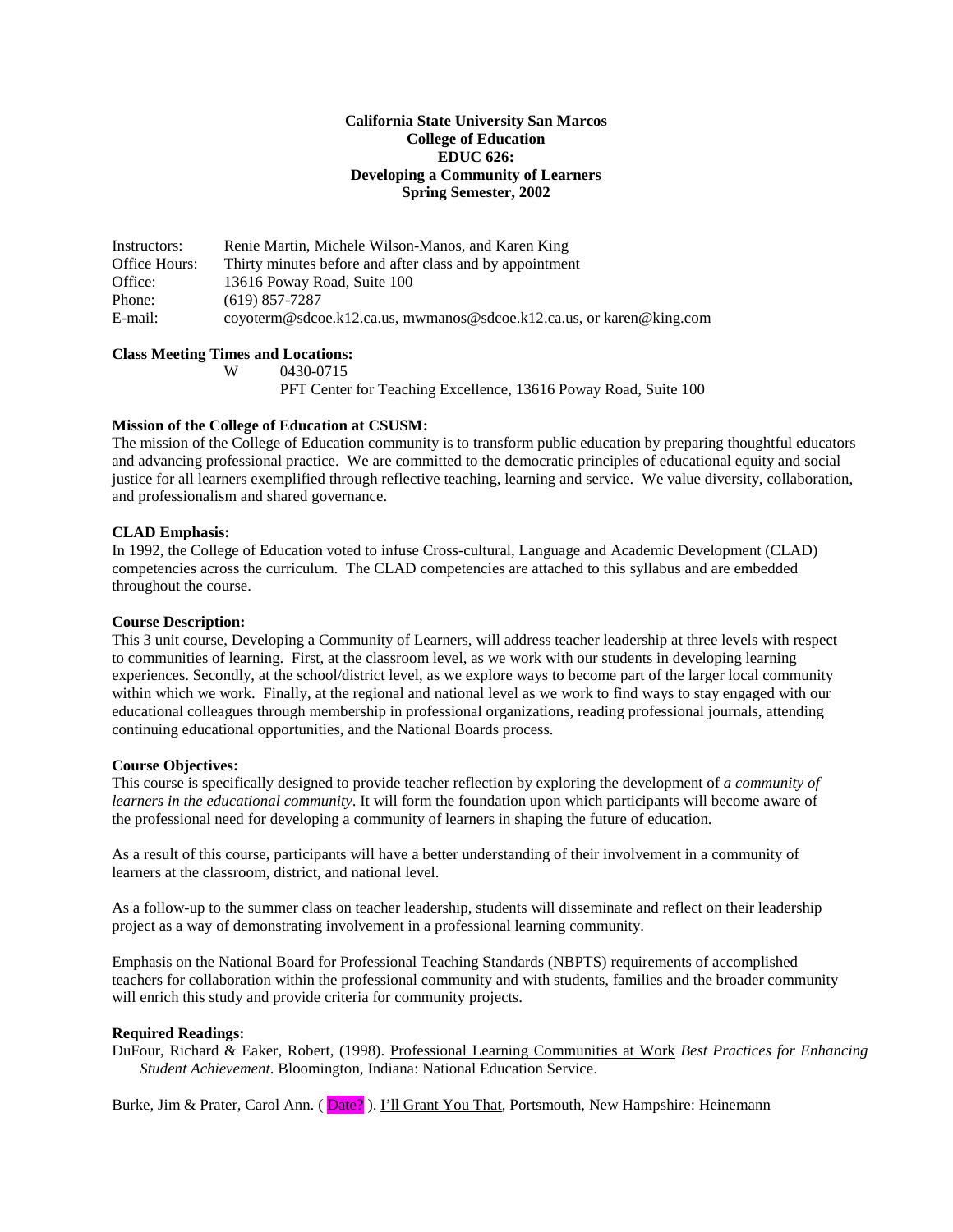### **Additional Readings:**

Additional journal articles and educational reports will be required to support classroom conversations regarding developing a community of learners, grant writing, and the National Board Process. Project specific research and readings will be an expectation of participant project completion for this course.

## **College of Education Attendance Policy:**

Due to the interactive nature of courses in the College, and the value placed on the contributions of every student, students are expected to prepare for, attend, and participate in all classes. For extenuating circumstances contact the instructor before you miss class, and make arrangements to make up what you have missed.

### **Accommodations for Disabilities:**

Students requiring reasonable accommodations need to contact Disabled Student Services in order to make the necessary arrangements. Located in Craven Hall, Rm. 5025a, they can be reached by phone at 760.750.4905 or 760.750.4909 (TDD users).

## **Plagiarism:**

All work completed for this class should be of your own design. When relying on supporting documents authored or created by others, cite them clearly and completely. Failure to do so may result in your failure in this class.

# **Grading Policies:**

There are four categories of activities that comprise your grade in this course:

- 1) Preparation for, and participation in, class discussions and professional conversations. (25%)
- 2) Informal presentations and quick writes centered around selected readings and guest speakers. (30%)
- 3) Grant proposal focused on building community and a formal presentation of the proposed grant. (30%)
- 4) Dissemination of and reflection on leadership project and detailed plan for next steps. (15%)

More details about assignments will follow, but below are brief summaries as an introduction.

- 1) *Preparation for, and participation in class:* This refers to timely completion of (and reflection on) assignments and readings, making thoughtful contributions to class dialogue, working collaborately with classmates in participation in and facilitation of small group professional conversations, and regular and timely attendance.
- 2) *Informal presentations and quick writes:* This refers to quick writes showing thoughtful, reflective consideration of selected articles and guest speakers and their impact on a professional learning community.
- 3) *Grant Proposal:* The purpose of this assignment is to help participants explore the availability of grants in the larger professional learning community with the expectation that a grant proposal will be written, formally presented to the class and submitted.
- 4). *Dissemination of and reflection on leadership project:* Participants will share final progress of summer leadership projects including a written reflection showing their work as a facilitator and a detailed plan for next steps.

# **Tentative Class Schedule:**

| February | 6 | Introduction, Syllabus, Assignments, expectations, NBPTS standards on building professional<br>community –evidence of a classroom community                                                                                                                                                                                                     |
|----------|---|-------------------------------------------------------------------------------------------------------------------------------------------------------------------------------------------------------------------------------------------------------------------------------------------------------------------------------------------------|
| February |   | 13 Classroom community presentations, part 1.<br>Assign and work on presentations for Professional Learning Communities at Work, chapters 1-7                                                                                                                                                                                                   |
| February |   | 20 Classroom community presentations, part 2.<br>Class presentation (10 min.) on Dufor's chapters 1-7.                                                                                                                                                                                                                                          |
| February |   | 27 Classroom community article review, quick write and share-out.<br>Building a Classroom Community guest speaker presentation.<br>Assignment: Based on DuFour's chapters 1-7, write 3 questions that you can ask a site administrator.<br>Leave room to fill in the answers. Questions and answers will be handed at the end the class on 3/6. |